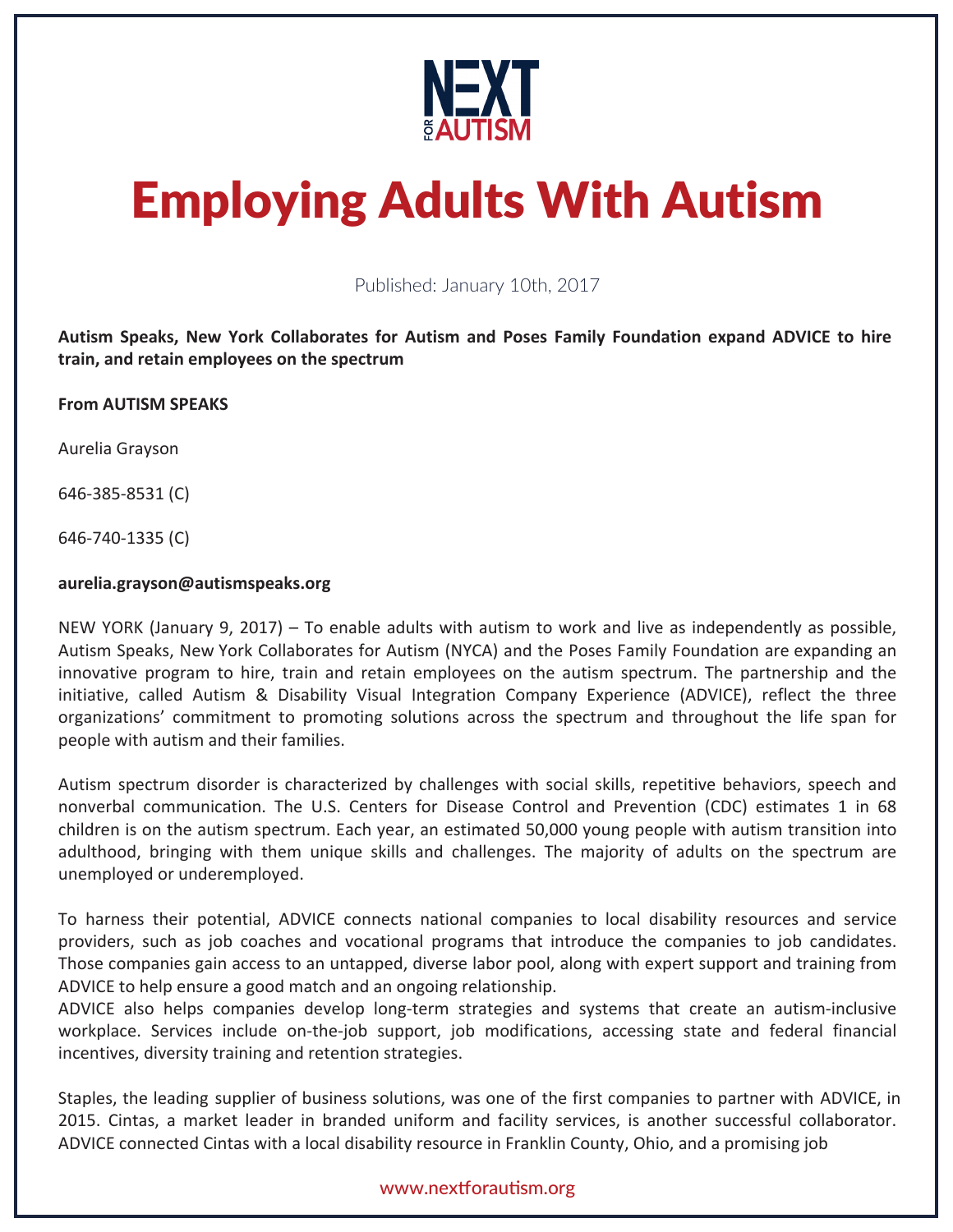candidate in its career coaching program: Niles Dowe, 24, has autism, a high school degree and a solid work ethic. Cintas provided the right opportunity and hired him in 2015.

Dowe is now a napkin-press operator at the Cintas facility in Gahanna, Ohio, turning out crisp, custom-folded linens – and proudly calling himself "The Iron Man." He is also responsible for alerting his department to safety issues such as accidents or near misses, through a system of red, yellow and green lights. "I really love working here," he said, "because 99 percent of the time, the light is on green," signaling a safe day. While some of his co-workers are aware of Dowe's autism, he says they respect his differences.

At each site, ADVICE also trains professionals who visit other corporations to share their knowledge about employing job candidates with autism, so the impact of the program grows exponentially. Other nationally known companies are poised to join ADVICE in 2017.

Autism Speaks, New York Collaborates for Autism, the Poses Family Foundation and the ADVICE team are working together to ensure that candidates are considered for a full range of jobs, from part-time positions to upper management.

"We know that people with autism have a wide variety of interests and abilities," said Lisa Goring, Autism Speaks chief program and marketing officer, "and it's important that the opportunities available to them reflect that diversity."

"Adults with autism are a rapidly growing segment of our society, and it is vital that they become empowered workers and engaged members of their communities," said Ilene Lainer, president of New York Collaborates for Autism. "ADVICE's practical, outcomes-based approach to employment training aligns perfectly with NYCA's belief that people with autism can live productive lives to the best of their abilities."

Collaborators on the initiative also include: James Emmett & Company, Global Disability Inclusion, Disability Solutions (national disability and inclusion consultants and lead partner with Staples), ViaQuest (lead partner with Cintas) and Advocations. For more information about ADVICE, please visit www.autism-advice.org.

# **About Autism**

Autism, or autism spectrum disorder, refers to a broad range of conditions characterized by challenges with social skills, repetitive behaviors, speech and nonverbal communication. We now know that there is not one autism but many subtypes, and each person with autism can have unique strengths and challenges. Most are caused by a combination of genetic and environmental influences, and many are accompanied by medical issues such as GI disorders, seizures and sleep disturbances. The U.S. Centers for Disease Control and Prevention (CDC) estimates 1 in 68 children is on the autism spectrum.

# **About Autism Speaks**

Autism Speaks is dedicated to promoting solutions, across the spectrum and throughout the life span, for the needs of individuals with autism and their families. We do this through advocacy and support; increasing understanding and acceptance of autism spectrum disorder; and advancing research into causes and better interventions for autism spectrum disorder and related conditions. We empower people with autism and their families with resources, online tools and information covering the life span. Go to AutismSpeaks.org to learn more, donate or join a fundraising walk.